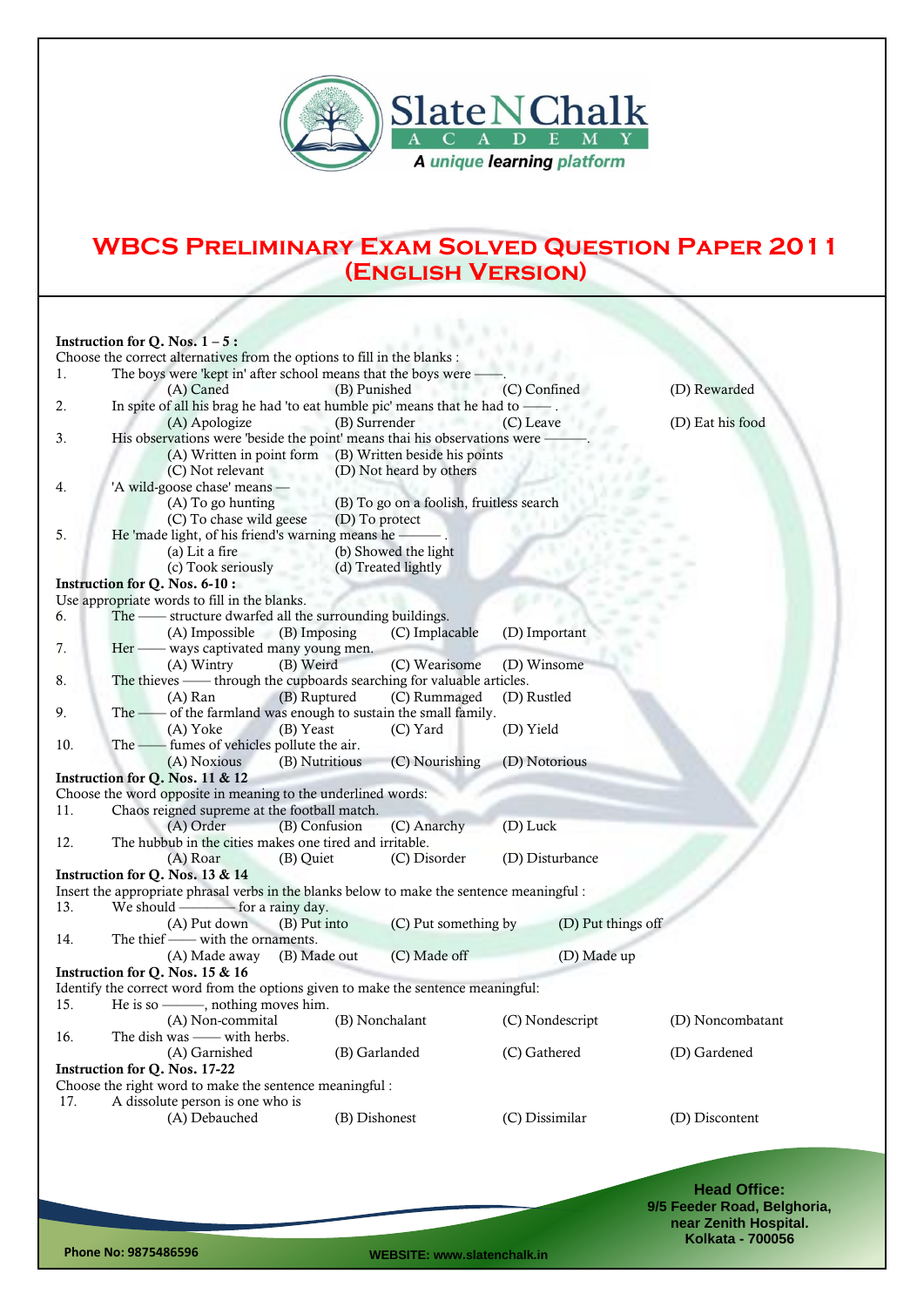| 18. | A female 'administrator' will be called an                                                                                     |                                                                   |                          |                           |
|-----|--------------------------------------------------------------------------------------------------------------------------------|-------------------------------------------------------------------|--------------------------|---------------------------|
|     | (A) Administratoress                                                                                                           | (B) Administress                                                  | (C) Administratrix       | (D) Administrer           |
| 19. | Many camels together would be called a — of camels.<br>(A) Team                                                                | (B) Troop                                                         | (C) String               | (D) Pack                  |
| 20. | A man who catches fish as a hobby is called a/an -                                                                             |                                                                   |                          |                           |
|     | (A) Fisherman<br>He came of his own — .                                                                                        | (B) Angler                                                        | (C) Hunter               | (D) Fishmonger            |
| 21. | (A) Violation                                                                                                                  | (B) Volition                                                      | (C) Volubility           | (D) View                  |
| 22. | The fruit was juicy and $\_\_\_\$ .                                                                                            |                                                                   |                          |                           |
|     | (A) Succulent<br>Instruction for Q. Nos. 23 - 25                                                                               | (B) Succinct                                                      | (C) Sufficient           | (D) Subtle                |
|     | Choose the word closest to the meaning of the underlined words:                                                                |                                                                   |                          |                           |
| 23. | The model's clothes were so bizarre that they created quite a sensation.                                                       |                                                                   |                          |                           |
|     | (A) Beautiful                                                                                                                  | (B) Grotesque                                                     | (C) Mundane              | (D) Lugubrious            |
| 24. | The teacher gave us explicit instructions.                                                                                     |                                                                   |                          |                           |
|     | (A) Definable                                                                                                                  | (B) Resolvable                                                    | (C) Demonstrative        | (D) Detailed              |
| 25. | The concert was a pot-pourri of events.                                                                                        | (B) Lengthy                                                       | (C) Badly arranged       | (D) Classical             |
| 26. | (A) Medley<br>An example of a scalar quantity is                                                                               |                                                                   |                          |                           |
|     | (A) Velocity                                                                                                                   | (B) Force                                                         | (C) Momentum             | (D) Energy                |
| 27. | The first metal discovered by man was                                                                                          |                                                                   |                          |                           |
|     | $(A)$ Iron                                                                                                                     | (B) Aluminium                                                     | $(C)$ Zinc               | (D) Copper                |
| 28. | Juan Manuel Santos is the new President of                                                                                     |                                                                   |                          |                           |
|     | (A) Peru                                                                                                                       | (B) Colombia                                                      | (C) Chilie               | (D) Brazil                |
| 29. | "Before Memory Fades - An Autobiography" is written by                                                                         |                                                                   |                          |                           |
| 30. | (A) Prem Shankar Jha (B) Fali S. Nariman<br>The African Union Summit was held in                                               |                                                                   | (C) Archana Upadhyay     | (D) Vikram Seth           |
|     | (A) Somalia                                                                                                                    | (B) Uganda                                                        | (C) South Africa         | (D) Zimbabwe              |
| 31. | The 97th Annual Session of the Indian Science Congress was held at                                                             |                                                                   |                          |                           |
|     | (A) Thiruvananthapuram, Kerala                                                                                                 | (B) IIT, Kharagpur, West Bengal                                   |                          |                           |
|     | (C) Bangalore, Karnataka                                                                                                       | (D) Mumbai, Maharashtra<br>w.                                     |                          |                           |
| 32. | Which country recently (June 2010) joined the Non-Aligned Movement?                                                            |                                                                   |                          |                           |
|     | (A) Afganisthan                                                                                                                | (B) Zimbabwe                                                      | (C) Sudan                | $(D)$ Fiji                |
| 33. | The Parliament has power to legislate with respect to a matter in the State List provided it is in the                         |                                                                   |                          |                           |
|     | (A) National interest                                                                                                          | (B) Interest of the concerned State                               |                          |                           |
| 34. | A piece of metal plate with a circular hole is heated. If the metal plate expands on heating, the diameter of the hole will    | (C) Interest of the underprivileged (D) Interest of the minority  |                          |                           |
|     | (A) Increase                                                                                                                   | (B) Decrease                                                      |                          |                           |
|     |                                                                                                                                | (C) Increase or decrease depending on the diameter of the hole    |                          |                           |
|     |                                                                                                                                | (D) Increase or decrease depending upon the material of the plate |                          |                           |
| 35. | The volume of a vessel containing an ideal gas is doubled and its temperature (in °K) is also doubled. The pressure of the gas |                                                                   |                          |                           |
|     | (A) Remains unchanged                                                                                                          | (B) Is doubled                                                    |                          |                           |
|     | (C) Is one-fourth of the original pressure                                                                                     |                                                                   |                          |                           |
|     | (D) Is four times the original pressure                                                                                        |                                                                   |                          |                           |
| 36. | The new face of the Indian Rupee was designed by<br>(A) D. Udaya Kumar                                                         | (B) Sahil Shetty                                                  | (C) Rana Dasgupta        | (D) Salil Bhatt           |
| 37. | Naoto Kan is the New Prime Minister of                                                                                         |                                                                   |                          |                           |
|     | $(A)$ China                                                                                                                    | (B) The Republic of North Korea                                   |                          |                           |
|     | (C) Japan                                                                                                                      | (D) Malaysia                                                      |                          |                           |
| 38. | Which Himalayan town in the Ladakh Region was severely hit by a cloud burst followed by flash floods and rain?                 |                                                                   |                          |                           |
|     | (A) Srinagar                                                                                                                   | (B) Tiske                                                         | (C) Manali               | $(D)$ Leh                 |
| 39. | The new Chief of the Indian army is                                                                                            |                                                                   |                          |                           |
|     | (A) Gen. Deepak Kapoor                                                                                                         | (B) Lt. Gen. V. K. Singh                                          | (C) Lt. Gen. S. R. Mehta | (D) Lt. Gen. H. L. Kakria |
| 40. | Who introduced Permanent Settlement?<br>(A) Lord Cornwallis                                                                    | (B) Warren Hastings                                               | (C) John Shore           | (D) Lord Bentinck         |
| 41. | World's biggest solar power station opened in                                                                                  |                                                                   |                          |                           |
|     | $(A)$ USA                                                                                                                      | (B) Spain                                                         | (C) UK                   | (D) Japan                 |
| 42. | The Summits of G8 and G20 were held in                                                                                         |                                                                   |                          |                           |
|     | (A) Washington, USA                                                                                                            | (B) Paris, France                                                 | (C) Toronto, Canada      | (D) Berlin, Germany       |
| 43. | Which Bollywood star was appointed UNICEF's National Ambassador for child rights?                                              |                                                                   |                          |                           |
|     | (A) Amitabh Bachchan                                                                                                           | (B) Sharmila Tagore                                               | (C) Priyanka Chopra      | (D) Shilpa Shetty         |
| 44. | The main Buddhist religious texts are written in                                                                               |                                                                   |                          |                           |
|     | (A) Prakrit                                                                                                                    | (B) Sanskrit                                                      | (C) Pali                 | (D) Ardha magadhi         |
| 45. | Where was the first World Classical Tamil Conference held?<br>(A) Chennai                                                      | (B) Trichinapalli                                                 |                          |                           |
|     | (C) Coimbatore                                                                                                                 | (D) Mammallapuram (Mahaballipuram)                                |                          |                           |
|     |                                                                                                                                |                                                                   |                          |                           |
|     |                                                                                                                                |                                                                   |                          |                           |
|     |                                                                                                                                |                                                                   |                          | Hood Office:              |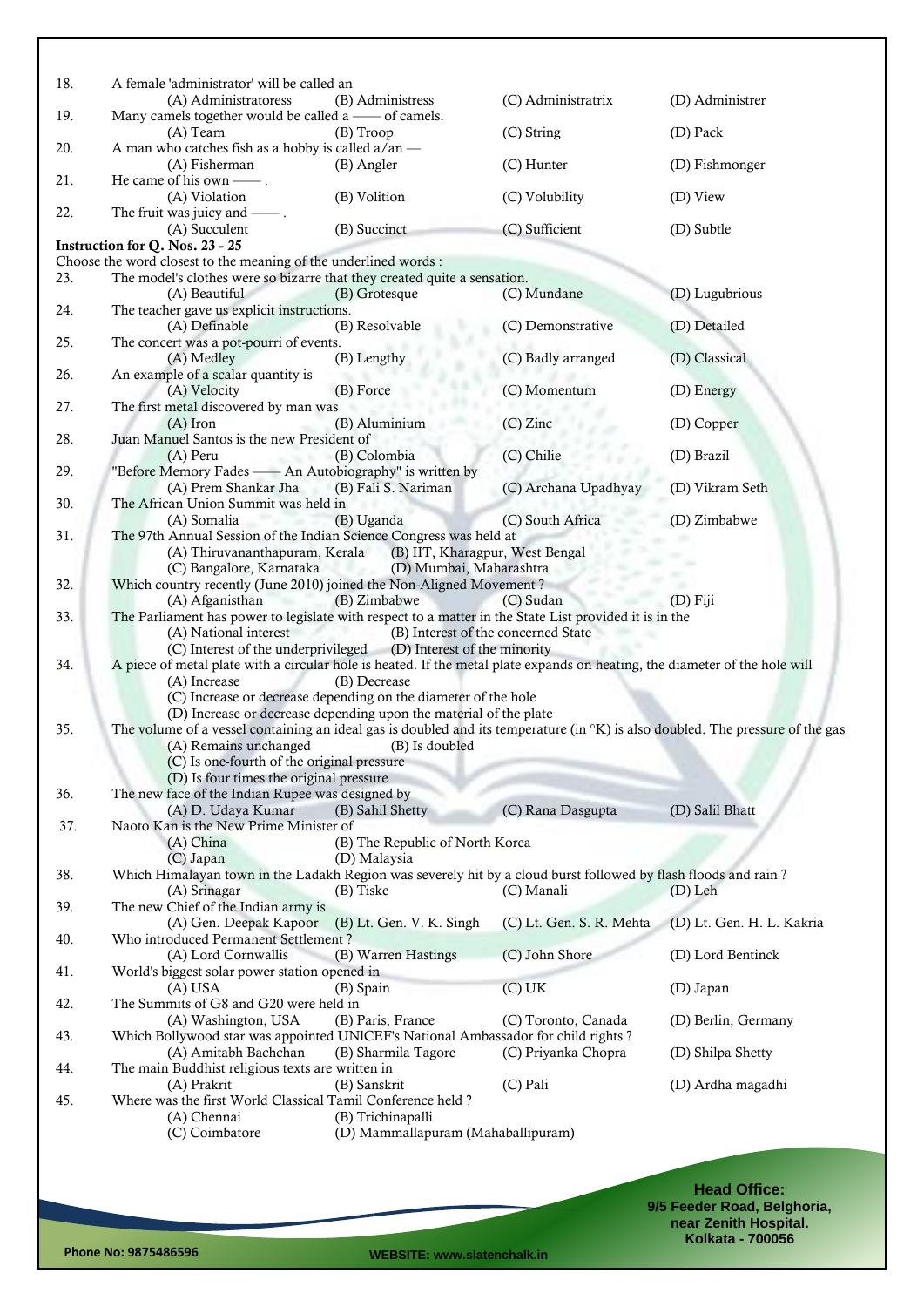| 46. | Laura Chin Chilla is the first woman President of<br>(A) Brazil<br>(B) Chilie                                                                                                                          | (C) Argentina                                 | (D) Costa Rica           |
|-----|--------------------------------------------------------------------------------------------------------------------------------------------------------------------------------------------------------|-----------------------------------------------|--------------------------|
| 47. | Who was the first Indian selected as a member of British Parliament?<br>$(A)$ J. L. Nehru<br>(B) Dada Bhai Naoroji                                                                                     | (C) M.K.Gandhi                                | (D) None of the above    |
| 48. | Panchayats                                                                                                                                                                                             |                                               |                          |
|     | (A) Are authorised to levy taxes only<br>(B) Have no power to levy taxes<br>(C) Are entitled to Government grants only<br>(D) Are authorised to levy and collect taxes, duties, tolls and fees         |                                               |                          |
| 49. | Planning Commission is a                                                                                                                                                                               |                                               |                          |
|     | (A) Political body<br>(B) Statutory body                                                                                                                                                               | (C) Non-political body                        | (D) Quasi-political body |
| 50. | Who was the President of Indian National Congress at the time of Indian Independence?                                                                                                                  |                                               |                          |
|     | (B) Sardar Patel<br>$(A)$ J. L. Nehru<br>Who was awarded the Indira Gandhi peace prize of the year 2010?                                                                                               | (C) J. B. Kripalini                           | (D) Abul Kalam Azad      |
| 51. | (A) South Korean Premier Lee Myung Bak                                                                                                                                                                 | (B) Bangladesh PM, Sheik Hasina               |                          |
|     | (C) Sri Lankan President Mahendra Rajapaksa (D) German President Dr. Horst Koehler                                                                                                                     |                                               |                          |
| 52. | Who was founder of the All India Trade Union Congress?                                                                                                                                                 |                                               |                          |
|     | (A) M. N. Joshi<br>$(B)$ J. L. Nehru                                                                                                                                                                   | (C) Lala Lajpat Rai                           | (D) Muzaffar Ahmed       |
| 53. | Anti-tank Missile Nag was successfully tested in                                                                                                                                                       |                                               |                          |
|     | (A) Chandipur, Orissa<br>(B) Balasore, Orissa                                                                                                                                                          |                                               |                          |
| 54. | (C) Hyderabad, Andhra Pradesh<br>(D) Wheeler island, Orissa<br>A spring has length 1 and spring constant K. It is cut into two pieces of lengths 11 and 12. If $11 = n12$ , the spring constant of the |                                               |                          |
|     | spring of length 11 is                                                                                                                                                                                 |                                               |                          |
|     | $(B) K(1 + n)$<br>$(A) K(l + n)/n$                                                                                                                                                                     | $(C)$ Kn/ $(1 + n)$                           | (D) $K/(1 + n)$          |
|     | 55. Two copper wires A and B have the same weiglit and the radius of B is half that of A. The ratio RA/RB of their resistances is                                                                      |                                               |                          |
|     | $(B)$ 1/8<br>$(A)$ 1/4                                                                                                                                                                                 | $(C)$ 1/16                                    | $(D)$ 1/2                |
| 56. | The International Conference on Biodiversity was held in                                                                                                                                               |                                               |                          |
|     | (B) Chennai<br>(C) Calgary<br>(A) Barcelonia                                                                                                                                                           | (D) Tokyo                                     |                          |
| 57. | Which country launched its first High Resolution Mapping Satellite?<br>(A) China<br>(B) Japan<br>$(C)$ USA                                                                                             | (D) Russia                                    |                          |
| 58. | Alexander stayed in India for                                                                                                                                                                          |                                               |                          |
|     | $(A)$ 16 months<br>$(B)$ 19 months<br>$(C)$ 20 months                                                                                                                                                  | $(D)$ 24 months                               |                          |
| 59. | V. K. Moorthy was awarded the                                                                                                                                                                          |                                               |                          |
|     | (A) Jamunalal Bajaj Award<br>(B) Ramon Magsaysay Award<br>×                                                                                                                                            |                                               |                          |
|     | (C) Dada Saheb Phalke Award<br>(D) The Infosys Prize                                                                                                                                                   |                                               |                          |
| 60. | The first Muslim elected as the President of Indian National Congress was<br>(B) Badruddiu Tayabji<br>(A) Mohammad Ali                                                                                 |                                               |                          |
|     | (D) None of the above<br>(C) Abul Kalam Azad                                                                                                                                                           |                                               |                          |
| 61. | 'Baburnama' was written by                                                                                                                                                                             |                                               |                          |
|     | (A) Abul Fazal<br>(B) Firdousi                                                                                                                                                                         | (C) Afif (D) Babur                            |                          |
| 62. | In February 2010, India signed a civil Nuclear Cooperation Agreement with                                                                                                                              |                                               |                          |
|     | (D) France<br>$(A) UK$ $(B) USA$ $(C) Japan$                                                                                                                                                           |                                               |                          |
| 63. | Who was called the 'Iron Man'?<br>(A) J. L. Nehru<br>(B) Sardar BallavbhaiPatel                                                                                                                        |                                               |                          |
|     | (C) Mahatma Gandhi<br>(D) Subhas Chandra Bose                                                                                                                                                          |                                               |                          |
| 64. | Rolling Plan covered the period                                                                                                                                                                        |                                               |                          |
|     | $(A)$ 1978 - 83<br>(B) 1973 - 78                                                                                                                                                                       | (C) 1970 - 75                                 | (D) $1980 - 85$          |
| 65. | 'Equal pay for equal work for both men and women' is a                                                                                                                                                 |                                               |                          |
|     | (A) Directive Principle of State Policy                                                                                                                                                                | (B) Statutory Provision in Labour Law         |                          |
| 66. | (C) Fundamental Right<br>What is the over-all sex-ratio of India according to the 2001 census?                                                                                                         | (D) None of the above                         |                          |
|     | 875 females per 1000 males<br>(A)                                                                                                                                                                      | (B) 975 females per 1000 males                |                          |
|     | (C) 950 females per 1000 males                                                                                                                                                                         | (D) 933 females per 1000 males                |                          |
| 67. | The words 'socialist' and 'secular' were inserted in the Preamble of the Indian Constitution by the                                                                                                    |                                               |                          |
|     | (B) 42nd Amendment<br>(A) 24th Amendment                                                                                                                                                               | (C) 43rd Amendment                            | (D) 44th Amendment       |
| 68. | People of the Sundarbans derives livelihood basically from                                                                                                                                             |                                               |                          |
|     | (A) Rain-fed monocropping<br>(B) Tourism                                                                                                                                                               | (D) Construction of barrages and embankments  |                          |
| 69. | (C) Fishing<br>Which of the following committees is concerned with the regularity of the expenditure of the Government?                                                                                |                                               |                          |
|     | (A) Public Accounts Committee                                                                                                                                                                          | (B) Estimates Committee                       |                          |
|     | (C) Committee on Public Undertakings                                                                                                                                                                   | (D) All of the above                          |                          |
| 70. | The nuclear reaction involved in a nuclear reactor is                                                                                                                                                  |                                               |                          |
|     | (C) Spallation<br>(A)<br>Fission (B) Fusion                                                                                                                                                            | (D) Neutron absorption                        |                          |
| 71. | Dimension of gravitational constant is<br>(B) cm $\sec^3$ gm <sup>-2</sup><br>(A) $cm4 sec-1 gm-2$                                                                                                     | (C) $cm^3$ sec <sup>-2</sup> gm <sup>-1</sup> | (D) gm $cm-3 sec-2$      |
|     |                                                                                                                                                                                                        |                                               |                          |
|     |                                                                                                                                                                                                        |                                               |                          |
|     |                                                                                                                                                                                                        |                                               |                          |
|     |                                                                                                                                                                                                        |                                               |                          |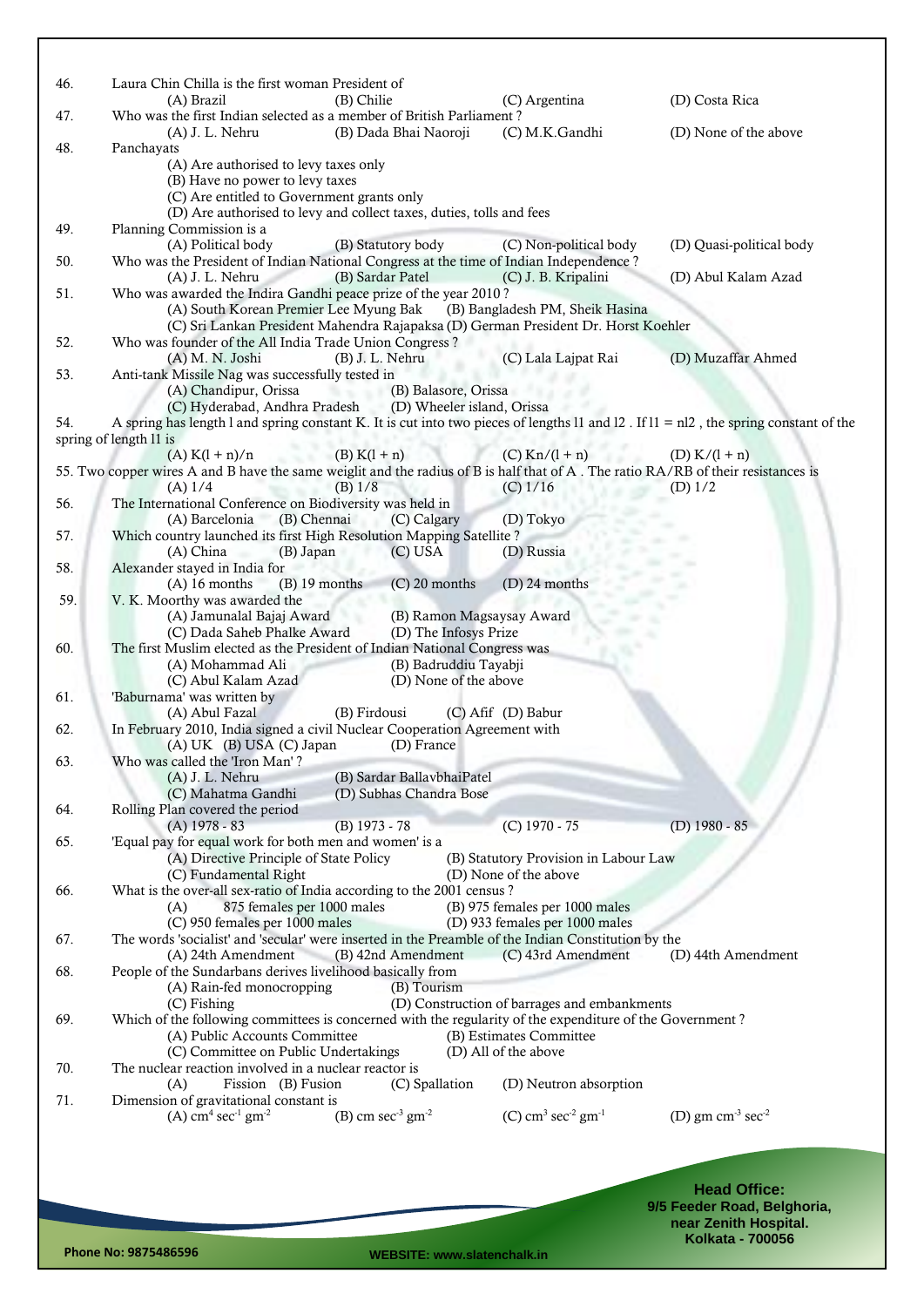| 72.  | An important port in the time of Satavahanas was                                                       |                                                                  |                                  |                            |
|------|--------------------------------------------------------------------------------------------------------|------------------------------------------------------------------|----------------------------------|----------------------------|
|      | (A) Sopara                                                                                             | (B) Tamralipta                                                   | (C) Calicut                      | (D) Cochin                 |
| 73.  | Who is called 'the morningstar' of Indian Renaissance ?                                                |                                                                  |                                  |                            |
|      | (A) RabindranathTagore                                                                                 | (B) Raja Rammohan Roy                                            |                                  |                            |
| 74.  | (C) M.K.Gandhi<br>Who introduced "Din-i-llahi"?                                                        | (D) Swami Vivekananda                                            |                                  |                            |
|      | (A) Firuz Shah Tughlaq                                                                                 | (B) Muhammad Bin Tughlaq                                         |                                  |                            |
|      | (C) Kabir                                                                                              | (D) Akbar                                                        |                                  |                            |
| 75.  | The minimum distance between an object and its real image in a convex lens is                          |                                                                  |                                  |                            |
|      | (A) More than 4f                                                                                       | (B) Less than 4f                                                 | (C) Equal to 2f                  | (D) Equal to 4f            |
| 76.  | Who is the first Indian woman to clinch the gold at the World Shooting Championship, Munich, Germany?  |                                                                  |                                  |                            |
|      | (A) Saina Nehwal                                                                                       | (B) Dola Banerjee                                                | (C) Tejaswini Sawant             | (D) Krishna Poonia         |
| 77.  | When did Munda Revolt take place?                                                                      |                                                                  |                                  |                            |
|      | $(A)$ 1854 - 55                                                                                        | (B) 1890                                                         | $(C)$ 1899 - 1900                | (D)1902                    |
| 78.  | Which Governor-General of India was assassinated in the Andaman?<br>(A) Lord Lytton                    | (B) Lord Mayo                                                    | (C) Lord Curzon                  | (D) None of the above      |
| 79.  | During which Five Year Plan was Green Revolulioii initiated in India?                                  |                                                                  |                                  |                            |
|      | $(A)$ 3rd                                                                                              | $(B)$ 4th                                                        | $(C)$ 5th                        | $(D)$ 6th                  |
| 80.  | Which Head of the state visited India in March, 2010?                                                  |                                                                  |                                  |                            |
|      |                                                                                                        | (A) US President, Barack Obama (B) Afgan President, Hamid Karzai |                                  |                            |
|      |                                                                                                        | (C) Chinese President, Hu Jintao (D) Vladimir Putin PM of Russia |                                  |                            |
| 81.  | Which Amendment of the Constitution reduced the voting age from 21 years to 18 years?                  |                                                                  |                                  |                            |
|      | $(A)$ 60 <sup>th</sup> Amendment                                                                       | (B) 61 <sup>st</sup> Amendment                                   | $(C)$ 62 <sup>nd</sup> Amendment | (D) 63rd Amendment         |
| 82.  | Which one of the following is an endemic plant?                                                        |                                                                  |                                  |                            |
|      | (A) Quercus Incana                                                                                     | (B) Eleusine Coracana                                            | (C) Phoenix Paludosa             | (D) Kydia Calycina         |
| 83.  | Where did Buddha preach his first sermons?<br>(A) Kushinagar                                           | (B) Bodh Gaya                                                    | (C) Kasi                         | (D) Sarnath                |
| 84.  | Who composed the Allahabad Prasasti?                                                                   |                                                                  |                                  |                            |
|      | (A) Asvaghosha                                                                                         | (B) Nagarjuna                                                    | (C) Harisena                     | (D) Vasumitra              |
| 85.  | Who was the author of "Pather Dabi"?                                                                   |                                                                  |                                  |                            |
|      |                                                                                                        | (A) Rabindranath Tagore (B) Sarat Chandra Chattopadhyay          |                                  |                            |
|      | (C) Satinath Bhaduri                                                                                   | (D) Tarasankar Bandopadhyay                                      |                                  |                            |
| 86.  | Article 24 of the Indian Constitution prohibits employment of children in any factory below the age of |                                                                  |                                  |                            |
|      | $(A)$ 14 years                                                                                         | $(B)$ 12 years                                                   | $(C)$ 7 years                    | (D) $15$ years             |
| 87.  | The 10th Plan allocations gave the maximum boost to                                                    |                                                                  |                                  |                            |
| 88.  | (A) Agriculture<br>In the east of West Bengal lies                                                     | (B) Energy                                                       | (C) Social Services              | (D) Communications         |
|      | (A) Assam and Bangladesh                                                                               | (B) Bihar and Jharkhand                                          |                                  |                            |
|      | (C) Sikkim and Bhutan                                                                                  | (D) Orissa and Jharkhand                                         |                                  |                            |
| 89.  | Tropical evergreen forests are found in West Bengal                                                    |                                                                  |                                  |                            |
|      | (A) Below 1000 mt.                                                                                     | (B) 1000 to 1500 mt.                                             | $(C)$ 1500 to 3000 mt.           | (D) Above 3000 mt.         |
| 90.  | How many annual plans have been completed till the commencement of the 10th plan?                      |                                                                  |                                  |                            |
|      | $(A)$ Three $(B)$ Four $(C)$ One                                                                       |                                                                  |                                  | $(D)$ Six                  |
| 91.  | Haldia is a centre for                                                                                 |                                                                  |                                  |                            |
|      | (A) Petro-Chemical Industries<br>(C) Iron & Steel Industries                                           | (B) Deep sea fishing<br>(D) Engineering Industries               |                                  |                            |
| 92.  | Name one rootless plant.                                                                               |                                                                  |                                  |                            |
|      | (A) Ceratophyllum                                                                                      | (B) Eichhornia                                                   | (C) Monochoria                   | (D) Pistia                 |
| 93.  | The most ideal region for cultivation of Tea in West Bengal is                                         |                                                                  |                                  |                            |
|      | (A) Malda                                                                                              | (B) Jalpaiguri                                                   | (C) Darjeeling                   | (D) Cooch Bihar            |
| 94.  | Watson and Crick are famous for their discovery of                                                     |                                                                  |                                  |                            |
|      | (A) Life history of Plasmodium Vivax                                                                   | (B) Vaccinia                                                     |                                  |                            |
|      | (C) Structure of DNA                                                                                   | (D) Antibodies                                                   |                                  |                            |
| 95.  | Vulcanisation is the process of heating rubber with 3 - 5% of<br>(A) Sulphur                           | $(B)$ Lime                                                       | (C) Potassium permanganate       | (D) Naphthalene            |
| 96.  | Who wrote Tahqiq-i-Hind?                                                                               |                                                                  |                                  |                            |
|      | (A) Alberuni                                                                                           | (B) Al Biladari                                                  | (C) Sulaiman                     | (D) AI Masudi              |
| 97.  | Which of the following has the oldest rock in India?                                                   |                                                                  |                                  |                            |
|      | (A) Himalayas                                                                                          | (B) Indo-Gangetic Plain                                          | (C) The Aravallis                | (D) Siwaliks               |
| 98.  | The first state in India which was created on linguistic basis                                         |                                                                  |                                  |                            |
|      | (A) Andhra Pradesh                                                                                     | (B) Gujarat                                                      | (C) Haryana                      | (D) Kerala                 |
| 99.  | Mc. Mohan Line demarcates the boundary between                                                         |                                                                  |                                  |                            |
|      | (A) India and Pakistan                                                                                 | (B) India and China                                              | (C) India and Nepal              | (D) India and Bangladesh   |
| 100. | Nerve cells originate from the embryonic<br>(A) Ectoderm                                               | (B) Endoderm                                                     | (C) Mesoderm                     | (D) Both endo and mesoderm |
|      |                                                                                                        |                                                                  |                                  |                            |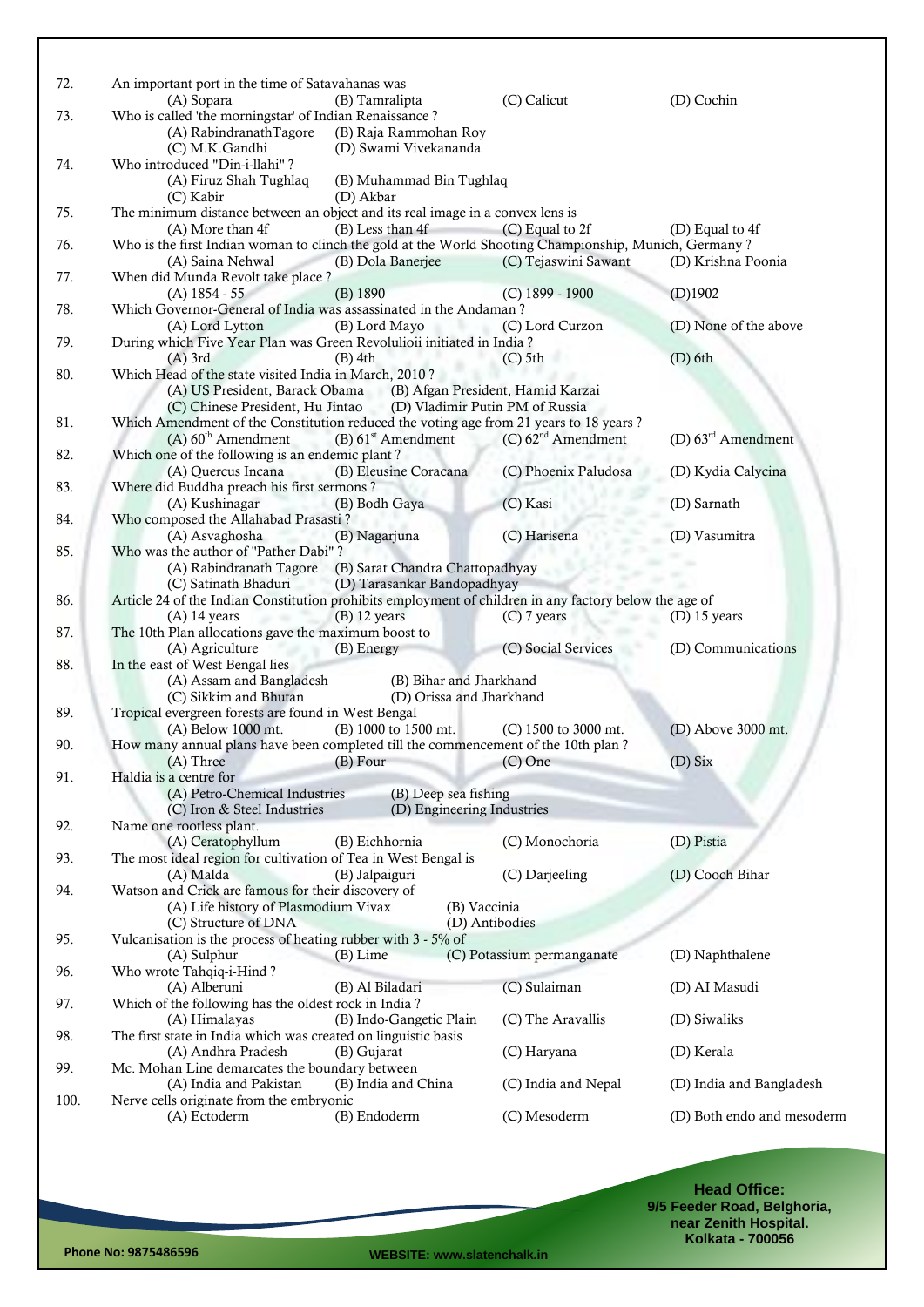| 101. | The number of amino acids occurring in nature is                                                   |                                        |                                                                       |                        |
|------|----------------------------------------------------------------------------------------------------|----------------------------------------|-----------------------------------------------------------------------|------------------------|
|      | $(A)$ 10                                                                                           | $(B)$ 20                               | $(C)$ 30                                                              | $(D)$ 40               |
| 102. | Which of the following is an unmatching group?<br>(A) Cray fish, cuttle fish and hag fish          |                                        | (B) Star fish, sea urchin and sea cucumber                            |                        |
|      | (C) Cockroach, crab and spider                                                                     |                                        | (D) Whale, lizard and frog                                            |                        |
| 103. | Who was known as Amitraghata?                                                                      |                                        |                                                                       |                        |
| 104. | (A) Bimbisara<br>Which of the following soils is favourable for cotton cultivation?                | (B) Bindusara                          | (C) Asok                                                              | (D) Kalasoka           |
|      | (A) Red Soil                                                                                       | (B) Regur                              | (C) Alluvial Soil                                                     | (D) Laterite           |
| 105. | Indian Civil Service was introduced during the Governor-Generalship of                             |                                        |                                                                       |                        |
|      | (A) Lord Dalhousie<br>(C) Lord William Bentinck                                                    | (B) Lord Curzon<br>(D) Lord Cornwallis |                                                                       |                        |
| 106. | Rainfall in West Bengal occurs due to summer monsoon by                                            |                                        |                                                                       |                        |
|      | (A) Arabian sea current                                                                            | (B) Bay of Bengal current              |                                                                       |                        |
| 107. | (C) Retreating monsoon<br>Satish Dhawan Space Centre is located at                                 | (D) Western Disturbances               |                                                                       |                        |
|      | (A) Sriharikota                                                                                    | (B) Tarapur                            | (C) Hyderabad                                                         | (D) Chandipur          |
| 108. | If $EGIK = FILO$ , then $FHJL = ?$                                                                 |                                        |                                                                       |                        |
|      | $(A)$ GJMP                                                                                         | (B) GJPM                               | (C) HGMN                                                              | (D) GMJO               |
| 109. | River Narmada flows through a<br>(A) Lagoon                                                        | (B) Gorge                              | (C) Fault Trough                                                      | (D) Meander            |
| 110. | Who issued the Nasik Prasasti (Inscription)?                                                       |                                        |                                                                       |                        |
|      | (A) Gautamiputra Satakarni                                                                         | (B) Samudragupta                       |                                                                       |                        |
| 111. | (C) Harshavardhan<br>Who was the last independent Sultan of Bengal?                                | (D) Dharmapala                         |                                                                       |                        |
|      | (A) Husain Shah                                                                                    | (B) Ghiyasuddin Mahmud Shah            |                                                                       |                        |
|      | (C) Nusrat Shah                                                                                    | (D) Illiyas Shah                       |                                                                       |                        |
| 112. | Which of the following Delhi Sultans had set up a separate department of Slaves?<br>(A) Iltutmish  | (B) Balban                             | (C) Muhammad Bin Tughlaq                                              | (D) Firuz Shah Tughlaq |
| 113. | Find the missing letter in the following series from the given alternatives : G, H, J, M, $-$ , V. |                                        |                                                                       |                        |
|      | (A)Q                                                                                               | $(B)$ T                                | $(C)$ O                                                               | $(D)$ R                |
| 114. | Chittaranjan in West Bengal is well known for its<br>(A) Fertilizer Plant                          | (B) Iron & Steel Industries            |                                                                       |                        |
|      | (C) Locomotive Works                                                                               | (D) Cement factory                     |                                                                       |                        |
| 115. | Find the odd number out from the following series : 25, 49, 81, 121, 169                           |                                        |                                                                       |                        |
|      | $(A)$ 25                                                                                           | $(B)$ 81                               | $(C)$ 121                                                             | $(D)$ 169              |
| 116. | Duncan Passage lies between<br>(A) Andaman and Nicobar Islands                                     |                                        | (B) South Andaman and Little Andaman                                  |                        |
|      | (C) Little Andaman and Nicobar                                                                     |                                        | (D) Amindivi and Lakshadweep Islands                                  |                        |
| 117. | Which Iron and Steel Plant is called "Rurh of India"?                                              |                                        |                                                                       |                        |
| 118. | (A) Bhilai<br>The smallest size of a cell which can be seen with unaided eye is                    | (B) Durgapur                           | (C) Rourkela                                                          | (D) Jamshedpur         |
|      | (A) One micron (B) 10 microns                                                                      |                                        | $(C)$ 100 microns                                                     | $(D)$ 1000 microns     |
| 119. | 'Sal' is a type of                                                                                 |                                        |                                                                       |                        |
| 120. | (A) Coniferous tree<br>The Lion capital of currency notes was discovered from                      | (B) Evergreen tree                     | (C) Mangrove                                                          | (D) Deciduous tree     |
|      | (A) Bharut                                                                                         | (B) Sanchi                             | (C) Bodh Gaya                                                         | (D) Sarnath            |
| 121. | The gastric glands in the stomach produce an enzyme                                                |                                        |                                                                       |                        |
| 122. | $(A)$ Insulin<br>The final approval to the draft Five Year Plan is given by the                    | (B) Ptyalin                            | (C) Pepsin                                                            | (D) Trypsin            |
|      | (A) Parliament                                                                                     | (B) President                          |                                                                       |                        |
|      | (C) Planning Commission                                                                            |                                        | (D) National Development Council                                      |                        |
| 123. | Which of the following is a terrestrial algae?<br>(A) Chlorella                                    | (B) Terentepohlia                      | (C) Spirullina                                                        | (D) Sargassum          |
| 124. | Who won the Women's singles in the Australian Open 2010?                                           |                                        |                                                                       |                        |
|      | (A) Cara Black Zimbabwe                                                                            | (B) Serena Williams, USA               |                                                                       |                        |
| 125. | (C) Justine Henin, Belgium<br>Ozone depletion in Antarctica is caused by the formation of          | (D) Laura Robson, UK                   |                                                                       |                        |
|      | (A) Nitrogen dioxide                                                                               | (B) Sulphur dioxide                    |                                                                       |                        |
|      | $(C)$ Freon                                                                                        | (D) Chlorine nitrate                   |                                                                       |                        |
| 126. | At which place Gandhiji had the first experience of mass-movement in India?<br>(A) Bardoli         | (B) Dandi                              | (C) Chauri Chaura                                                     | (D) Champaran          |
| 127. | The Speaker of the Lok Sabha                                                                       |                                        |                                                                       |                        |
|      | (A) Votes only in case of tie                                                                      |                                        | (B) Votes like any other member of the Lok Sabha                      |                        |
|      | (C) Has no right to vote                                                                           |                                        | (D) Has two votes - one in ordinary course and another in case of tie |                        |
|      |                                                                                                    |                                        |                                                                       |                        |
|      |                                                                                                    |                                        |                                                                       |                        |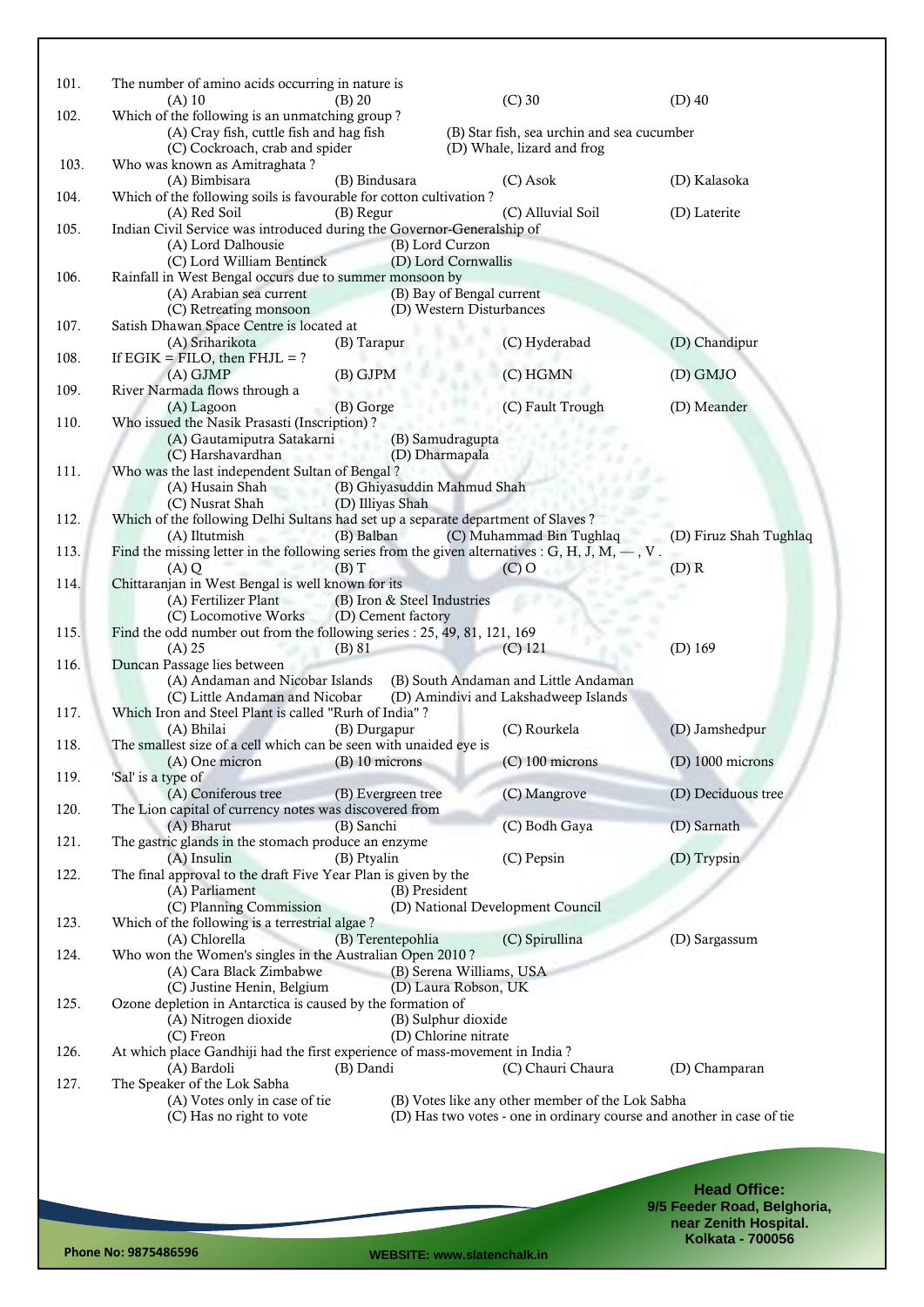| 128.         | If $\div$ stands for multiplication, x for addition, + for subtraction and - for division, then the value of $16 \times 3 + 5 \cdot 2 \div 4$ will be<br>$(A)$ 19<br>(B) 10         | $(C)$ 9                                                                | $(D)$ 15                                             |
|--------------|-------------------------------------------------------------------------------------------------------------------------------------------------------------------------------------|------------------------------------------------------------------------|------------------------------------------------------|
| 129.         | Who said, "If Congress wishes to accept partition, it would be over my dead body"?<br>(B) M. K. Gandhi<br>(A) J. L. Nehru                                                           | (C) Ballavbhai Patel                                                   | (D) Dr. Rajendra Prasad                              |
| 130.         | Cyclones of Bay of Bengal are studied with the help of<br>(B) Satellite Imageries<br>(A) Topographical Maps                                                                         | $(C)$ GIS                                                              | (D) Oxford Atlas                                     |
| 131.         | The least positive integer n such that n! divisible by 75 is<br>$(A)$ 5<br>$(B)$ 7                                                                                                  | $(C)$ 10                                                               | $(D)$ 75                                             |
| 132.         | During the reign of which Sultan, Chinghiz Khan invaded India?<br>(A) Iltutmish<br>(B) Alauddin Khilji                                                                              | (C) Ghiyasuddin Balban                                                 | (D) Muhammad Bin Tughlaq                             |
| 133.         | Ilbert Bill was introduced in the Imperial Legislative Council in the year<br>(B) 1883<br>$(A)$ 1880                                                                                | $(C)$ 1885                                                             | (D) None of the above                                |
| 134.         | The Sarkaria Commission was set up for the review of the relation between<br>(A) The Prime Minister and the President<br>(C) The Executive and the Judiciary                        | (B) The Legislative and the Executive<br>(D) The Centre and the States |                                                      |
| 135.         | If South-East becomes North and North-East becomes West, then the direction for East will be changed to<br>(A) North-East<br>(B) South                                              | (C) North-West                                                         | (D) South-East                                       |
| 136.         | The Cyclonic Storm over South Bengal named "Aila" occurred on<br>(A) May, 2009<br>(B) May, 2008                                                                                     | (C) June, 2007                                                         | (D) July, 2007                                       |
| 137.         | In India when population of an urban settlement crosses 100,000 it is called<br>$(A)$ Town<br>(B) City                                                                              | (C) Metropolis                                                         | (D) Megalopolis                                      |
| 138.         | Brass is an alloy of<br>(A) Iron and Copper<br>(B) Copper and Tin                                                                                                                   | (C) Copper and Aluminium                                               | (D) Copper and Zinc                                  |
| 139.         | During the reign of which ruler Ibn Batuta came to India?<br>(B) Muhammad Bin Tughlaq<br>(A) Akbar                                                                                  |                                                                        |                                                      |
| 140.         | (D) Alauddin Khilji<br>(C) Iltutmish<br>Farakka Barrage has been constructed                                                                                                        |                                                                        |                                                      |
|              | (A) To increase the flow of water in Hooghly river<br>(B) To generate hydroelectric power                                                                                           |                                                                        |                                                      |
|              | (C) To irrigate agricultural fields<br>(D) None of the above                                                                                                                        |                                                                        |                                                      |
| 141.         | The Finance Commission is constituted by the President every<br>$(A)$ 2 years<br>$(B)$ 3 years                                                                                      | $(C)$ 5 years                                                          | $(D)$ 4 years                                        |
| 142.         | Which of the following Indian States that Akbar could not annex?<br>(A) Kashmir<br>The Company<br>(B) Bengal                                                                        | (C) Bihar                                                              | (D) Assam                                            |
| 143.         | The Bahmani Kingdom and Vijaynagar Empire clashed frequently over the territory of<br>(A) Madurai<br>(B) Warangal                                                                   | (C) Malabar                                                            | (D) Raichur Doab                                     |
| 144.         | Who caused to build Qutb Minar in Delhi?<br>(A) Qutbuddin Aibak<br>(B) Iltutmish<br>'Indigo Revolt' in Bengal took place in the year                                                | (C) Balban                                                             | (D) Alauddin Khilji                                  |
| 145.<br>146. | $(B)$ 1860<br>$(A)$ 1859<br>Among West Bengal's districts, the lowest human development index is recorded for                                                                       | $(C)$ 1863                                                             | $(D)$ 1869                                           |
| 147.         | (A) Malda (B) Purulia (C) Murshidabad<br>What will be the angle between the two hands of a clock at 9-30 hrs. ?                                                                     |                                                                        | (D) Birbhum                                          |
| 148.         | $(A) 75^\circ$<br>$(B) 80^\circ$<br>When was University of Calcutta founded?                                                                                                        | $(C)$ 90 $^{\circ}$                                                    | (D) $105^\circ$                                      |
| 149.         | (B) 1857<br>$(A)$ 1854<br>- are the second major source of irrigation in Indi                                                                                                       | (C) 1860                                                               | $(D)$ 1874                                           |
| 150.         | (A) Wells and Tubewells<br>(B) Canals<br>Which of the following hydroelectric power projects has the largest installed capacity (M.W.) for generation of electricity?               | (C) Tanks                                                              | (D) Oceans                                           |
|              | (A) Sabari Giri (Kerala)<br>(B) Koyna (Maharastra)<br>(D) Kundah (Tamil Nadu)<br>(C) Bhakra-Nangal (Punjab)                                                                         |                                                                        |                                                      |
| 151.         | To which place did Murshid Quli Khan transfer his capital from Dacca?<br>(B) Murshidabad<br>(A) Monghyr                                                                             | $(C)$ Gour                                                             | (D) Pandua                                           |
| 152.         | Which Indian ruler was made the prisoner of the Revolt of 1857?<br>(A) Rani of Jhansi-Lakshmi Bai<br>(B) Nana Shaheb                                                                |                                                                        |                                                      |
| 153.         | (C) Bahadur Shah Zafar<br>(D) None of the above<br>Two trains each of 200 metre length, and travelling with equal speed but in opposite directions, cross each other in 10 sec. The |                                                                        |                                                      |
|              | speed of the trains is.<br>$(B)$ 36 km/hr<br>$(A)$ 18 $km/hr$                                                                                                                       | $(C)$ 20 km/hi                                                         | (D) $72 \text{ km/hr}$                               |
| 154.         | Lowest rate of photosynthesis takes place in<br>(A) Blue light<br>(B) Orange light                                                                                                  | (C) Green light                                                        | (D) Red light                                        |
| 155.         | International Women's Day is celebrated on<br>$(A)$ March 15<br>(B) March 22                                                                                                        | (C) March IX                                                           | (D) March 8                                          |
| 156.         | In West Bengal foot hill region of the Himalayas is known as<br>(A) Terai and Duars<br>(B) Barind                                                                                   | (C) Diara                                                              | (D) Bagri                                            |
|              |                                                                                                                                                                                     |                                                                        |                                                      |
|              |                                                                                                                                                                                     |                                                                        | <b>Head Office:</b>                                  |
|              |                                                                                                                                                                                     |                                                                        | 9/5 Feeder Road, Belghoria,<br>near Zenith Hospital. |

**Phone No: 9875486596 WEBSITE: www.slatenchalk.in**

**Kolkata - 700056**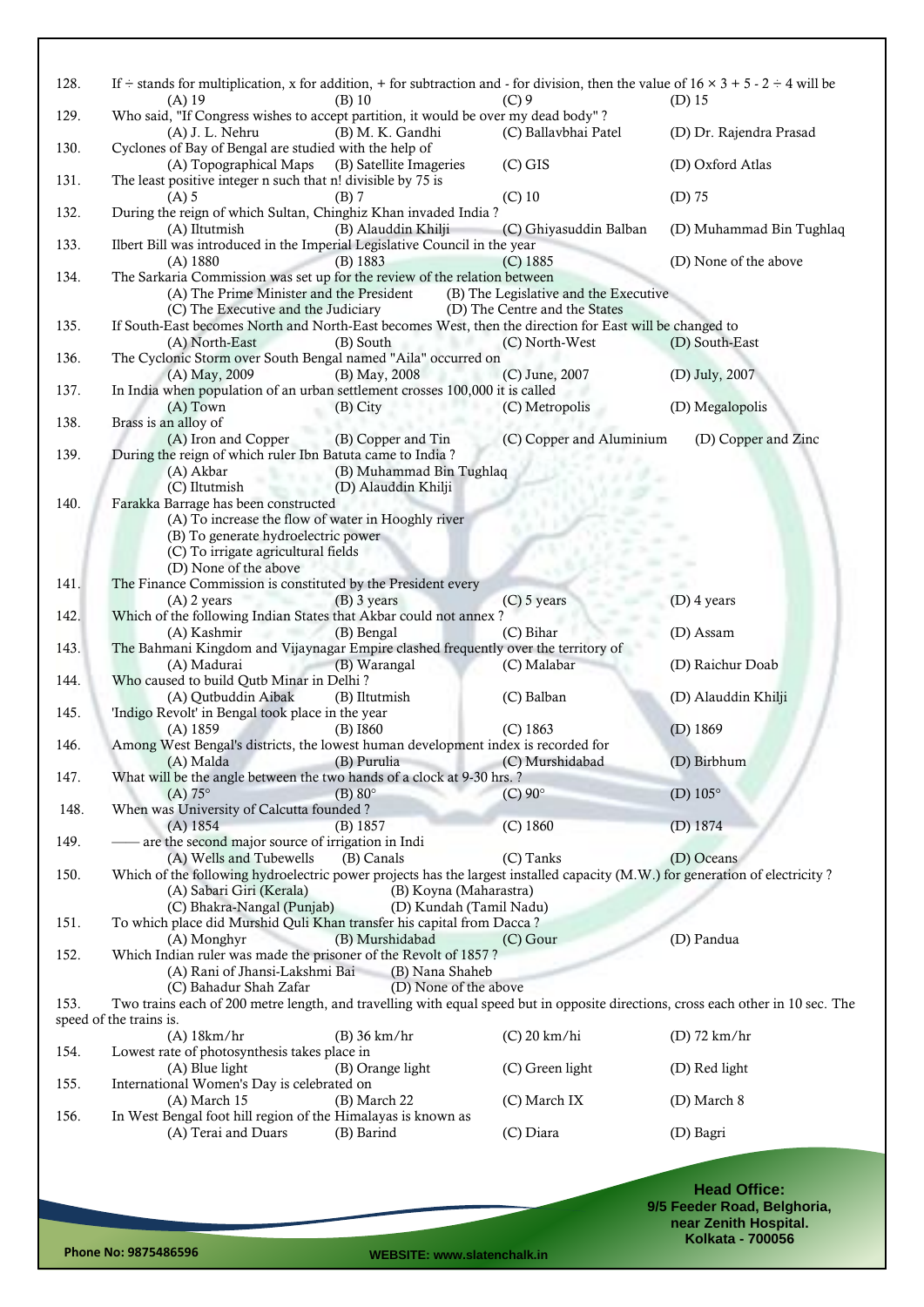| 157. | Which is the most industrially advanced state in India?                                                                          |                       |                                                                                |                          |  |  |  |
|------|----------------------------------------------------------------------------------------------------------------------------------|-----------------------|--------------------------------------------------------------------------------|--------------------------|--|--|--|
| 158. | (A) Maharastra<br>The President of India is elected by                                                                           | (B) Gujarat           | (C) Punjab                                                                     | (D) Tamil Nadu           |  |  |  |
|      | (A) The elected members of the Lok Sabha, the Rajya Sabha and the State Assemblies                                               |                       |                                                                                |                          |  |  |  |
|      | (B) The elected members of the Lok Sabha and the Rajya Sabha                                                                     |                       |                                                                                |                          |  |  |  |
|      | (C) The elected members of the Lok Sabha only                                                                                    |                       |                                                                                |                          |  |  |  |
|      | (D) The elected members of the State Legislative Assemblies only                                                                 |                       |                                                                                |                          |  |  |  |
| 159. | A number, divisible by 7, which when divided by 4, 9 or 12 leaves a remainder 3. Then the number is                              |                       |                                                                                |                          |  |  |  |
| 160. | $(A)$ 77<br>Gopal was the founder of                                                                                             | $(B)$ 98              | $(C)$ 147                                                                      | $(D)$ 210                |  |  |  |
|      | (A) Pala dynasty                                                                                                                 | (B) Pallava dynasty   | (C) Pratihara dynasty                                                          | (D) Chalukya dynasty     |  |  |  |
| 161. | When did Royal Indian Navy Revolt in Bombay take place?                                                                          |                       |                                                                                |                          |  |  |  |
|      | (A) 1942                                                                                                                         | (B) 1944              | (C) 1945                                                                       | (D) 1946                 |  |  |  |
| 162. | Given the Premises                                                                                                               |                       |                                                                                |                          |  |  |  |
|      | (i) Human cannot live without atmosphere                                                                                         |                       |                                                                                |                          |  |  |  |
|      | (ii) The moon is without atmosphere                                                                                              |                       |                                                                                |                          |  |  |  |
|      | Then which of the following conclusions is valid?                                                                                |                       |                                                                                |                          |  |  |  |
|      | (A) Some men cannot live on the moon<br>(C) The man cannot live on the moon                                                      |                       | (B) There is no life possible on the moon<br>(D) All of these                  |                          |  |  |  |
| 163. | Liberalisation means                                                                                                             |                       |                                                                                |                          |  |  |  |
|      | (1) Removal of industrial licensing                                                                                              |                       |                                                                                |                          |  |  |  |
|      | (2) De-reservation of items from the SSI List                                                                                    |                       |                                                                                |                          |  |  |  |
|      | (3) Withdrawal of MRTP restrictions                                                                                              |                       |                                                                                |                          |  |  |  |
|      | Which ones were contemplated by the Government of India in the 1990's ?                                                          |                       |                                                                                |                          |  |  |  |
|      | $(A) 1, 2$ and 3                                                                                                                 | $(B) 1$ and 2         | $(C) 1$ and 3                                                                  | $(D)$ 2 and 3            |  |  |  |
| 164. | Which of the following states was previously know as NEFA?                                                                       |                       |                                                                                |                          |  |  |  |
| 165. | (A) Nagaland<br>The first political society started under British rule in India was                                              | (B) Manipur           | (C) Assam                                                                      | (D) Arunachal Pradesh    |  |  |  |
|      | (A) Brahma Samaj                                                                                                                 | (B) Arya Samaj        |                                                                                |                          |  |  |  |
|      | (C) Bengal land-holders'society                                                                                                  | s.                    | (D) None of the above                                                          |                          |  |  |  |
| 166. | India's permanent Research Station "Dakshin Gongotri" is located at                                                              |                       |                                                                                |                          |  |  |  |
|      | (A) Himalayas                                                                                                                    | (B) Indian Ocean      | (C) Antarctica                                                                 | (D) Arabian Sea          |  |  |  |
| 167. | Ram was born 4 years after his father's marriage. His mother is 6 years' younger than his father but 25 years older than Ram,    |                       |                                                                                |                          |  |  |  |
|      | who is now 16 years old. At what age his father got married?                                                                     |                       |                                                                                |                          |  |  |  |
| 168. | $(A)$ 25<br>If in a mirror a clock shows time as $12:40$ , then the real time is                                                 | $(B)$ 27              | $(C)$ 29                                                                       | $(D)$ 31                 |  |  |  |
|      | (A) 8:50                                                                                                                         | (B) 10:10             | $(C)$ 11:20                                                                    | (D) $12:40$              |  |  |  |
| 169. | The slogan "Inguilab Zindabad" was given by                                                                                      |                       |                                                                                |                          |  |  |  |
|      | (A) Subhas Chandra Bose                                                                                                          | (B) Bhagat Singh      | (C) Sir Mohammad Iqbal                                                         | (D) Lala Lajpat Rai      |  |  |  |
| 170. | Kranz anatomy states that, plant has                                                                                             |                       |                                                                                |                          |  |  |  |
|      | $(A)$ C <sub>3</sub> cycle                                                                                                       | (B) C4 cycle          | (C) C2 cycle                                                                   | (D) Both C3 and C4 cycle |  |  |  |
| 171. | The National Conference in Calcutta was held to raise National Fund in the year                                                  |                       |                                                                                |                          |  |  |  |
|      | $(A)$ 1883                                                                                                                       | (B) 1884              | $(C)$ 1885                                                                     | $(D)$ 1905               |  |  |  |
| 172. | Finances are distributed between the Centre and the States on the basis of the recommendations of the<br>(A) Planning Commission |                       | (B) Finance Commission                                                         |                          |  |  |  |
|      | (C) National Development Council                                                                                                 |                       | (D) Public Accounts Committee                                                  |                          |  |  |  |
| 173. | Where was Gadar Party formed?                                                                                                    |                       |                                                                                |                          |  |  |  |
|      | (A) New York                                                                                                                     | (B) Tokyo             | (C) San Francisco                                                              | (D) Lahore               |  |  |  |
| 174. | During whose reign the East India Company established their first factory in India?                                              |                       |                                                                                |                          |  |  |  |
|      | (A) Jahangir                                                                                                                     | (B) Shahjahan         | (C) Aurangzeb                                                                  | (D) Bahadur Shah-I       |  |  |  |
| 175. | Which pollutant of the atmosphere inhibits the Hill reaction of photosynthesis?                                                  |                       |                                                                                |                          |  |  |  |
|      | (A) Per acetyl nitrate                                                                                                           | (B) Nitrogen monoxide | (C) Ultra violet rays                                                          | (D) Hydrocarbon          |  |  |  |
| 176. | Which of the following industries has shown a high rate of growth since the 1980's?                                              |                       |                                                                                |                          |  |  |  |
|      | (A) Capital goods industries<br>(C) Consumer durable goods industries                                                            |                       | (B) Intermediate goods industries<br>(D) Consumer non-durable goods industries |                          |  |  |  |
| 177. | In an examination 40% students fail in English, 30% in Mathematics and 15% in both. Then the pass percentage in                  |                       |                                                                                |                          |  |  |  |
|      | (A) 50%                                                                                                                          | (B) 30%               | (C) 65%                                                                        | (D) $45%$                |  |  |  |
|      |                                                                                                                                  |                       |                                                                                |                          |  |  |  |
|      |                                                                                                                                  |                       |                                                                                |                          |  |  |  |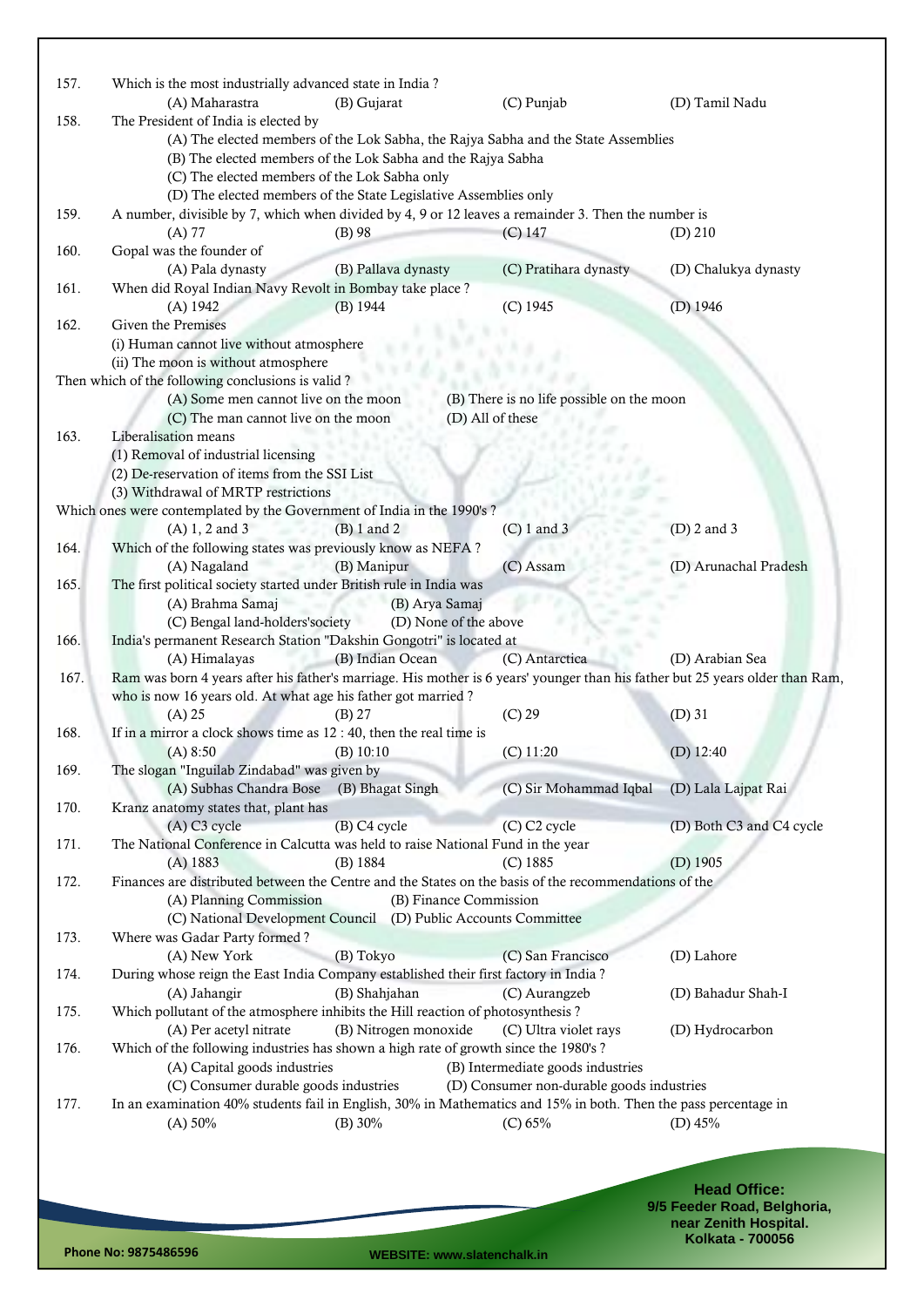| 178. | 2 oranges, 3 bananas and 4 apples taken together cost Rs. 15-00. 3 oranges, 2 bananas and 1 apple cost Rs. 10-00. Then the cost<br>of 3 oranges, 3 bananas and 3 apples cost |                                                                               |                                        |                        |
|------|------------------------------------------------------------------------------------------------------------------------------------------------------------------------------|-------------------------------------------------------------------------------|----------------------------------------|------------------------|
|      | $(A)$ Rs. 12-00                                                                                                                                                              | (B) Rs. 16-00                                                                 | $(C)$ Rs. 20-00                        | (D) Rs. $15-00$        |
| 179. | Which of the triangles with the measures of sides given below is an obtuse-angled triangle?                                                                                  |                                                                               |                                        |                        |
|      | $(A)$ $(12, 5, 13)$ cm                                                                                                                                                       | $(B)$ (6, 7, 5) cm                                                            | $(C)$ $(7, 3, 5)$ cm                   | $(D)$ (8, 8, 8) cm     |
| 180. | Which Sultan of Delhi brought one Asokan Pillar to Delhi?                                                                                                                    |                                                                               |                                        |                        |
|      |                                                                                                                                                                              |                                                                               |                                        |                        |
|      | (A) Iltutmish                                                                                                                                                                | (B) Alauddin Khilji                                                           | (C) Md. Bin Tughlaq                    | (D) Firuz Shah Tughlaq |
| 181. | Which of the following items comes under the concurrent list?                                                                                                                |                                                                               |                                        |                        |
|      | (A) Agriculture                                                                                                                                                              | (B) Labour Welfare                                                            | (C) Public Health                      | (D) Insurance          |
| 182. | A rectangular field is half as wide as it is long, and its perimeter is p. The area of the field is                                                                          |                                                                               |                                        |                        |
|      |                                                                                                                                                                              |                                                                               |                                        |                        |
|      |                                                                                                                                                                              |                                                                               |                                        |                        |
|      | (A) $\frac{p^2}{2}$                                                                                                                                                          | (B) 2p2                                                                       | (C) $\frac{p^2}{18}$                   | (D) $\frac{2p^2}{9}$   |
|      |                                                                                                                                                                              |                                                                               |                                        |                        |
| 183. | The policy of Subsidiary Alliance was introduced by                                                                                                                          |                                                                               |                                        |                        |
|      | (A) Dalhousie                                                                                                                                                                | (B) Canning                                                                   | (C) Wellesley                          | (D) Warren Hastings    |
| 184. | "The Servants of India" Society was founded by                                                                                                                               |                                                                               |                                        |                        |
|      | (A) M. N. Joshi                                                                                                                                                              | (B) H. N. Kunzuru                                                             | $(C)$ B. G. Tilak                      | (D) V. D. Savarkar     |
| 185. | Which of the following teams won the 58th National Volley ball Championship Tournament held in January, 2010?                                                                |                                                                               |                                        |                        |
|      | (A) Karnataka                                                                                                                                                                | (B) West Bengal                                                               | (C) Tamil Nadu                         | (D) Kerala             |
| 186. | Which Muslim invader conquered Bengal during the time of Lakshmanasena?                                                                                                      |                                                                               |                                        |                        |
|      | (A) Muhammad Ghori                                                                                                                                                           | (B) Bakhtiyar Khilji                                                          | (C) Qutbuddin Aibak                    | (D) Iltutmish          |
| 187. | Who was the main inspiration of the Young Bengal movement?                                                                                                                   |                                                                               |                                        |                        |
|      | (A) Raja Rammohan Roy (B) L. V. Derozio                                                                                                                                      |                                                                               | (C) Debendranath Tagore (D) David Hare |                        |
| 188. | Why were the Indians dissatisfied with the Simon Commission?                                                                                                                 |                                                                               |                                        |                        |
|      |                                                                                                                                                                              |                                                                               |                                        |                        |
|      |                                                                                                                                                                              | (A) Because no Indian was taken as a member of the Commission.                |                                        |                        |
|      |                                                                                                                                                                              | (B) Because Indians never wanted the review of the working of Act of 1919.    |                                        |                        |
|      |                                                                                                                                                                              | (C) Because it recommended that Dyarchy in the provinces should be abolished. |                                        |                        |
|      | (D) None of the above                                                                                                                                                        |                                                                               |                                        |                        |
| 189. | 27 cubes of equal size have been placed in a way to form a single large cube. Then how many cubes will not be visible at all?                                                |                                                                               |                                        |                        |
|      | $(A)$ 3                                                                                                                                                                      | $(B)$ 4                                                                       | $(C)$ 2                                | $(D)$ 1                |
| 190. | Essential constituent of plant cell is the carbohydrate,                                                                                                                     |                                                                               |                                        |                        |
|      | (A) Cellulose                                                                                                                                                                | (B) Sucrose                                                                   | (C) Starch                             | (D) Lignin             |
| 191. | Mr. X has four children. His age equals to the sum of the ages of his four children. After 20 years his age will be one half of his                                          |                                                                               |                                        |                        |
|      | children's combined age. Mr. X's present age is                                                                                                                              |                                                                               |                                        |                        |
|      | $(A)$ 40 years                                                                                                                                                               | $(B)$ 56 years                                                                | $(C)$ 66 years                         | $(D)$ 70 years         |
| 192. | If $4 c 3 d 8 a 10 b 5 = 18$ , where a, b, c, d stand for four fundamental arithmetical operations of addition, subtraction,                                                 |                                                                               |                                        |                        |
|      |                                                                                                                                                                              |                                                                               |                                        |                        |
|      | multiplication and division, but not necessarily in this order, then the value of 3 c 4 a 2 d 6 b 3 is                                                                       |                                                                               |                                        |                        |
|      | $(A)$ 3                                                                                                                                                                      | $(B)$ 9                                                                       | $(C)$ 10                               | $(D)$ 12               |
| 193. | Jallianwala Bag Massacre took place in the year                                                                                                                              |                                                                               |                                        |                        |
|      | $(A)$ 1914                                                                                                                                                                   | $(B)$ 1916                                                                    | $(C)$ 1919                             | $(D)$ 1929             |
| 194. | A dealer sold a radio for Rs. 540 losing 10%. At what price should he have sold to earn a 10% profit?                                                                        |                                                                               |                                        |                        |
|      | $(A)$ Rs. 660                                                                                                                                                                | (B) Rs. 650                                                                   | $(C)$ Rs. 600                          | (D) None of the above  |
| 195. | If 15 apples and 20 oranges cost as much as 20 apples and 15 oranges, then which of the following conclusions is correct?                                                    |                                                                               |                                        |                        |
|      | (A) Orange and apple have equal price                                                                                                                                        |                                                                               | (B) Orange is costlier                 |                        |
|      | (C) Apple is costlier                                                                                                                                                        |                                                                               | (D) No conclusion can be made          |                        |
| 196. | The next term of the series 30, 42, 56, 72,                                                                                                                                  | is                                                                            |                                        |                        |
|      | $(A)$ 84                                                                                                                                                                     | $(B)$ 88                                                                      | $(C)$ 90                               | $(D)$ 92               |
|      |                                                                                                                                                                              |                                                                               |                                        |                        |
| 197. | The latitude of a place is expressed by its angular distance in relation to                                                                                                  |                                                                               |                                        |                        |
|      | (A) South Pole                                                                                                                                                               | (B) North Pole                                                                | (C) Equator                            | (D) Axis of the Earth  |
| 198. | P, Q, R, S are four positive numbers satisfying the condition $P + Q > R + S$ , $Q > S$ , $P + R = Q$ , $P + S = Q + R$ . Then the least                                     |                                                                               |                                        |                        |
|      | and greatest numbers are                                                                                                                                                     |                                                                               |                                        |                        |
|      | $(A)$ $P$ , $Q$                                                                                                                                                              | $(B)$ R, $Q$                                                                  | $(C)$ P, S                             | $(D)$ S, P             |
| 199. | If the radius of a circle is increased by 100%, then the area of the circle will be increased by                                                                             |                                                                               |                                        |                        |
|      | (A) $100\%$                                                                                                                                                                  | (B) 200 %                                                                     | (C) 300 $%$                            | (D) 400 $%$            |
| 200. | What is the revised target rate of growth in the 11th Plan?                                                                                                                  |                                                                               |                                        |                        |
|      | (A) 8 percent                                                                                                                                                                | $(B)$ 8-5 percent                                                             | $(C)$ 9 percent                        | (D) 81 percent         |
|      |                                                                                                                                                                              |                                                                               |                                        |                        |
|      |                                                                                                                                                                              |                                                                               |                                        |                        |
|      |                                                                                                                                                                              |                                                                               |                                        |                        |
|      |                                                                                                                                                                              |                                                                               |                                        |                        |